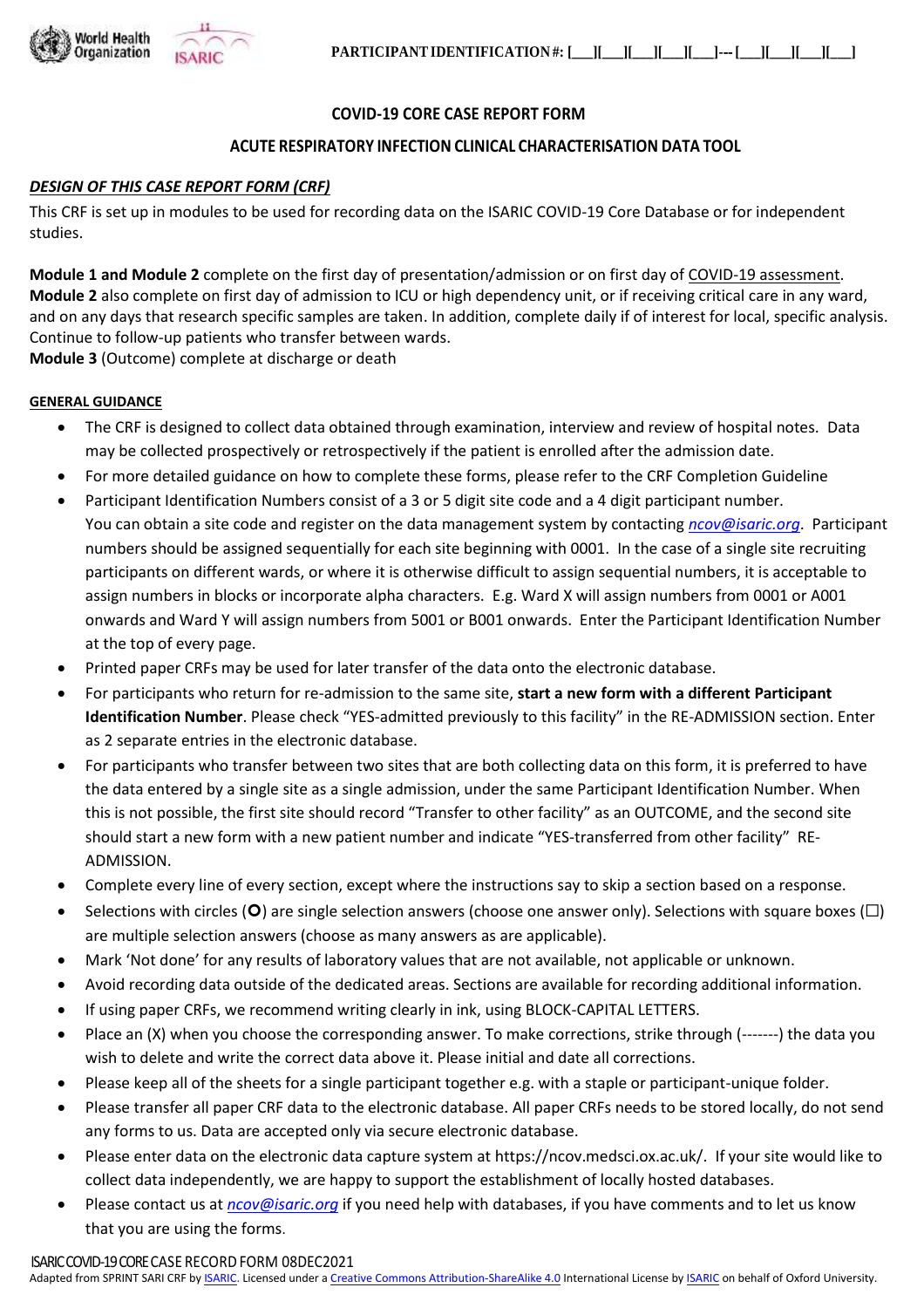

## **MODULE 1: PRESENTATION/ADMISSION CASE REPORT FORM**

| <b>CLINICAL INCLUSION CRITERIA</b>                                        |                                                                                                                |
|---------------------------------------------------------------------------|----------------------------------------------------------------------------------------------------------------|
| Suspected or confirmed novel coronavirus (COVID-19) infection: OYES ONO   |                                                                                                                |
| Is COVID-19 the reason for hospital admission?                            |                                                                                                                |
|                                                                           | OYes, COVID-19 is the reason for hospital admission                                                            |
|                                                                           | ONo, the patient is admitted to hospital for a reason other than COVID-19                                      |
|                                                                           |                                                                                                                |
| <b>DEMOGRAPHICS</b>                                                       |                                                                                                                |
|                                                                           |                                                                                                                |
|                                                                           | Enrolment date /first COVID-19 assessment date: [_D_][_D_]/[_M_][_M_]/[_2_][_0_][_Y_][_Y_]                     |
|                                                                           | Ethnic group (check all that apply): □Arab □Black □East Asian □South Asian □ West Asian □Latin American □White |
|                                                                           | <b>O</b> Unknown                                                                                               |
|                                                                           | Employed as a Healthcare Worker? OYES ONO OUnknown Employed in a microbiology laboratory? OYES ONO OUnknown    |
| Sex at Birth: OMale OFemale ONot specified/Unknown                        |                                                                                                                |
|                                                                           |                                                                                                                |
|                                                                           | POST PARTUM (within 6 weeks of delivery)? OYES ONO OUnknown (if NO or Unknown skip this section)               |
| <b>Pregnancy Outcome: OLive birth OStill birth</b>                        | <b>Delivery date:</b> [ <u>D</u> ][ D ]/[ M ][ M ]/[ 2 ][ 0 ][ Y ][ Y ]                                        |
| Baby tested for COVID-19/SARS-CoV-2 infection? OYES ONO OUnknown          |                                                                                                                |
|                                                                           | If YES, result of test: OPositive ONegative OUnknown (If Positive, complete a separate CRF for baby)           |
| <b>INFANT - Less than 1 year old? O</b> YES ONO (If NO skip this section) |                                                                                                                |
|                                                                           |                                                                                                                |
|                                                                           | Gestational outcome: O Term birth (≥37wk GA) OPreterm birth (<37wk GA) OUnknown                                |
|                                                                           | Breastfed? OYES-currently breastfeeding OYES-breastfeeding discontinued ONO OUnknown                           |
| Vaccinations appropriate for age/country? OYES ONO OUnknown               |                                                                                                                |
|                                                                           |                                                                                                                |

#### **PREVIOUS COVID-19 INFECTIONS**

**Has the patient had COVID-19 previously? O** No **O** Yes - once previously **O** Yes - twice previously **O** Yes - three times previously (*there is more space on the eCRF to capture this)* First COVID-19 infection: When did their first COVID infection occur? (MM/YYY) Was their first COVID infection confirmed by testing: OYes, confirmed by testing ONo, not confirmed by testing **Were they admitted to hospital for their first infection of COVID?** OYes ONo Second COVID-19 infection: When did their second COVID infection occur? (MM/YYY) Was their second COVID infection confirmed by testing: OYes, confirmed by testing ONo, not confirmed by testing **Were they admitted to hospital for their second infection of COVID?** OYes ONo *If data on this patient was previously recorded in this study, record the Participant Identification Number (PIN) previously used in the* 

*section below*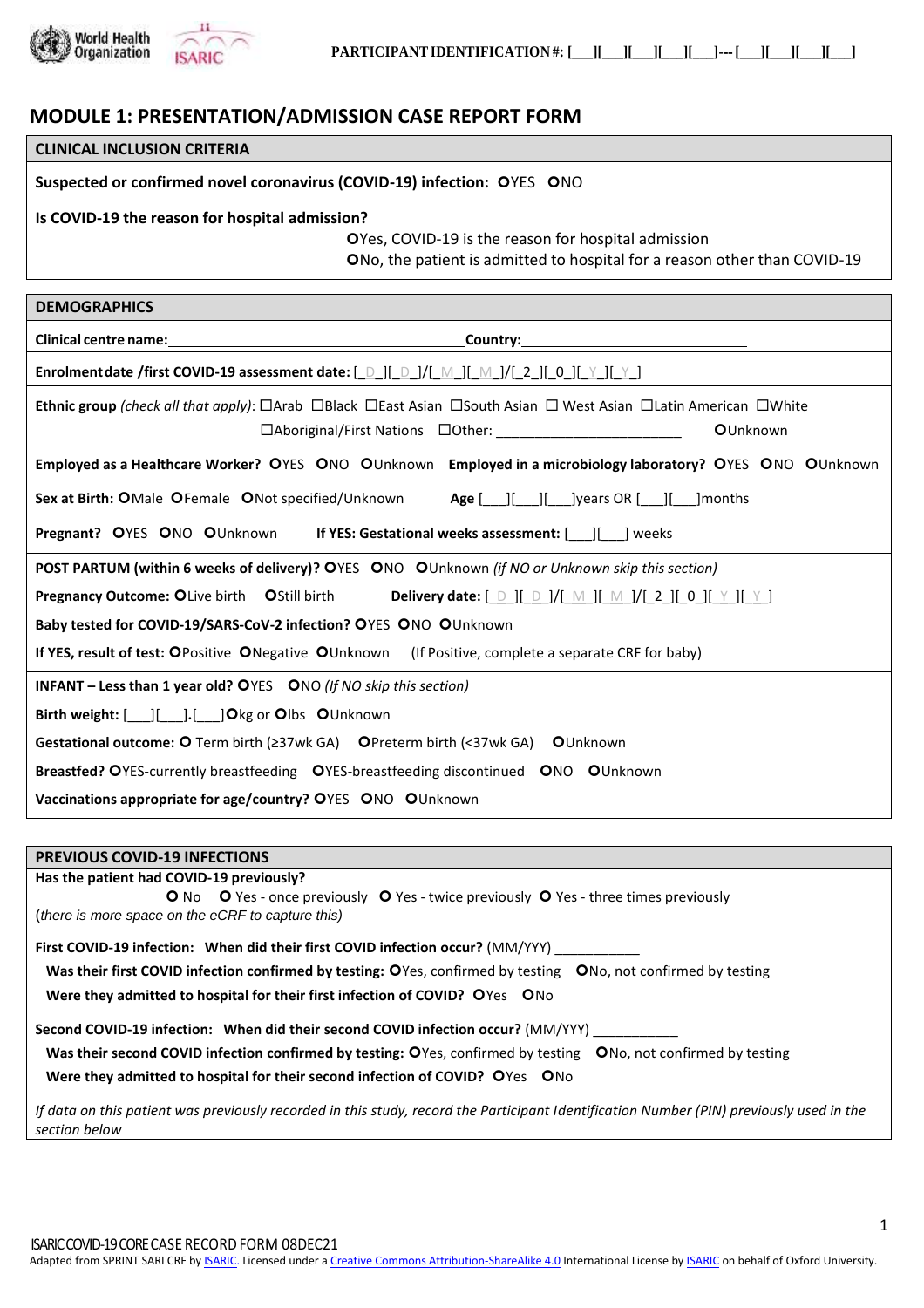

### **MODULE 1: PRESENTATION/ADMISSION CASE REPORT FORM**

#### **RE-ADMISSION AND PREVIOUS PIN**

**Was the patient admitted previously or transferred from any other facility during this illness episode?**

OYES-admitted previously to this facility OYES-transferred from other facility ONO OUnknown

**Number of previous admissions for this infection:** \_\_\_\_\_\_

Has this patient's data been previously collected under a different patient number? OYES ONO OUnknown

**If YES, Participant Identification number (PIN):** 

**ONSET & ADMISSION**

**Most recent presentation/admission date at this facility:**  $[\Box \Box] [ \Box \Box] / [ \Box \Box] [ \Box ] [ \Box ] [ \Box ] [ \Box ] [ \Box ] [ \Box ] [ \Box ] [ \Box ]$ 

**SIGNS AND SYMPTOMS AT HOSPITAL ADMISSION** *(first available data at presentation/admission – within 24 hours)*

**Temperature:** [\_\_\_\_][\_\_\_\_][\_\_\_\_].[\_\_\_\_]°C *or* °F

| $HR:$ $\begin{bmatrix} \end{bmatrix}$<br>lbeats/minute                        | lbreaths/minute<br>RR: I                                                                                                                                          |
|-------------------------------------------------------------------------------|-------------------------------------------------------------------------------------------------------------------------------------------------------------------|
|                                                                               |                                                                                                                                                                   |
| <b>Oxygen saturation:</b> [ ] [ ] [ ]% On: ORoom air OOxygen therapy OUnknown |                                                                                                                                                                   |
| <b>Sternal capillary refill time &gt;2sec. OYES ONO OUnknown</b>              | Weight: [ ] ] ] ] ]     kg<br><b>Height:</b> $\begin{bmatrix} 1 \\ 1 \end{bmatrix}$ $\begin{bmatrix} 1 \\ 1 \end{bmatrix}$ $\begin{bmatrix} 1 \\ 1 \end{bmatrix}$ |

| SIGNS AND SYMPTOMS ON ADMISSION $(Unk = Unknown)$ |                           |                                 |               |
|---------------------------------------------------|---------------------------|---------------------------------|---------------|
| History of fever                                  | OYES ONO OUnk             | Fatigue / Malaise               | OYES ONO OUnk |
| Cough OYES - non-productive                       | <b>O</b> YES - productive | Anorexia                        | OYES ONO OUnk |
| OYES - with haemoptysis ONO                       | OUnk                      | Altered consciousness/confusion | OYES ONO OUnk |
| Sore throat                                       | OYES ONO OUnk             | Muscle aches (myalgia)          | OYES ONO OUnk |
| Runny nose (rhinorrhoea)                          | OYES ONO OUnk             | Joint pain (arthralgia)         | OYES ONO OUnk |
| Wheezing                                          | OYES ONO OUnk             | Inability to walk               | OYES ONO OUnk |
| Shortness of breath                               | OYES ONO OUnk             | Abdominal pain                  | OYES ONO OUnk |
| Lower chest wall indrawing                        | OYES ONO OUnk             | Diarrhoea                       | OYES ONO OUnk |
| Chest pain                                        | OYES ONO OUnk             | Vomiting / Nausea               | OYES ONO OUnk |
| Conjunctivitis                                    | OYES ONO OUnk             | Skin rash                       | OYES ONO OUnk |
| Lymphadenopathy                                   | OYES ONO OUnk             | Bleeding (Haemorrhage)          | OYES ONO OUnk |
| Headache                                          | OYES ONO OUnk             | If YES, specify site(s):        |               |
| Loss of smell (Anosmia)                           | OYES ONO OUnk             | Other symptom(s)                | OYES ONO OUnk |
| Loss of taste (Ageusia)                           | OYES ONO OUnk             | If YES, specify:                |               |
| <b>Seizures</b>                                   | OYES ONO OUnk             |                                 |               |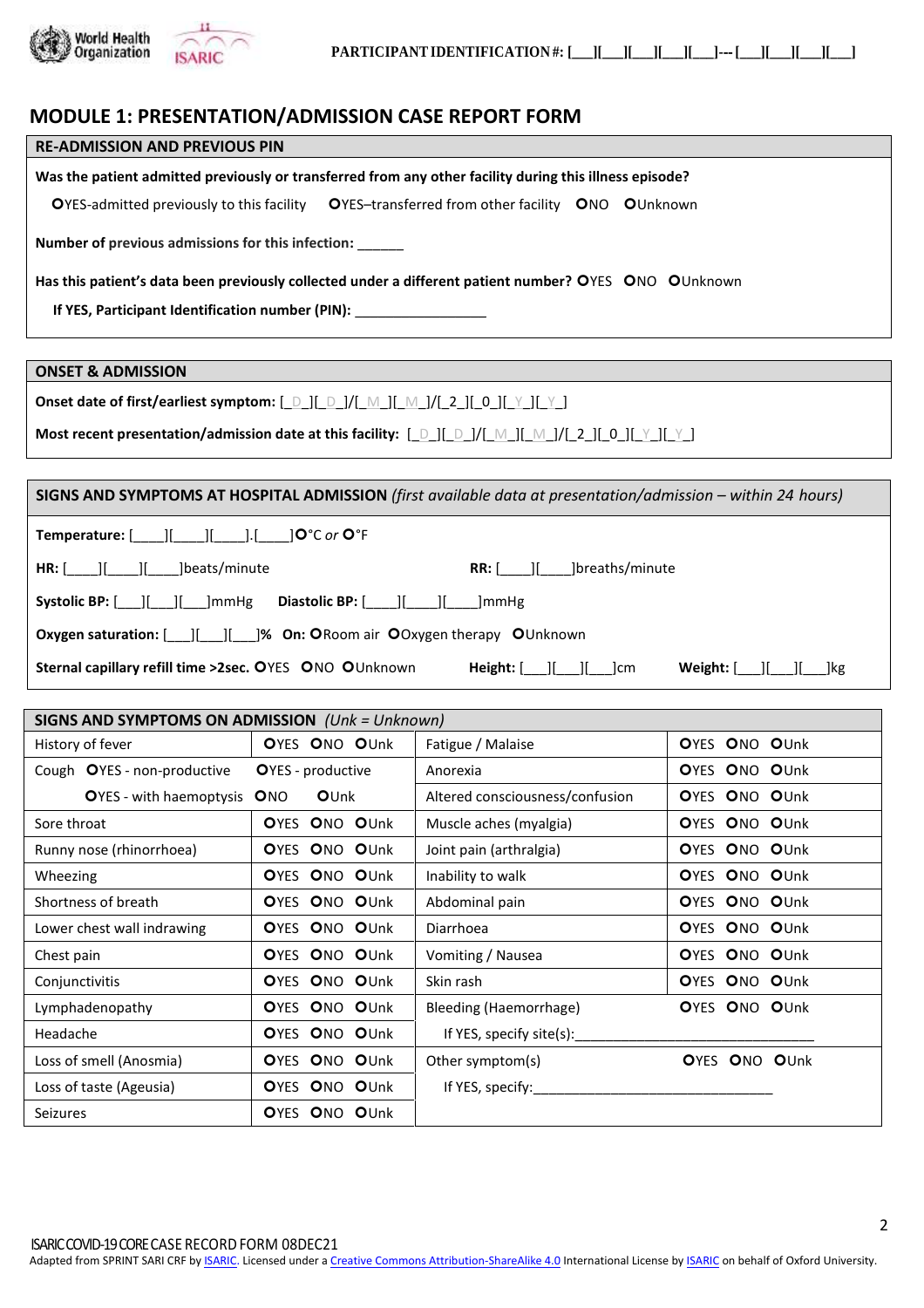

# **MODULE 1: PRESENTATION/ADMISSION CASE REPORT FORM**

| <b>VACCINATIONS</b>                                                                                                                                                                                                                                                                                                                                                                                                                                                     |
|-------------------------------------------------------------------------------------------------------------------------------------------------------------------------------------------------------------------------------------------------------------------------------------------------------------------------------------------------------------------------------------------------------------------------------------------------------------------------|
| Covid-19 vaccination: OYES ONO OUnk                                                                                                                                                                                                                                                                                                                                                                                                                                     |
| Date of first vaccine :[ D ][ D ]/[ M ][ M ]/[ 2 ][ 0 ][ Y ][ Y ] Date: Oactual Oestimated                                                                                                                                                                                                                                                                                                                                                                              |
| Type of first vaccine: OPfizer/BioNTech  OAstraZeneca Oxford (Covishield in India)  OModerna  ONovavax<br><b>OJanssens (Johnson &amp; Johnson)   OSinopharm   OSinovac   OSputnik V   OCovaxin   OCanSinoBIO</b>                                                                                                                                                                                                                                                        |
| Date of second vaccine :[_D_][_D_]/[_M_][_M_]/[_2_][_0_][_Y_][_Y_] Date: Oactual Oestimated                                                                                                                                                                                                                                                                                                                                                                             |
| Type of second vaccine: OPfizer/BioNTech  OAstraZeneca/University of Oxford (Covishield in India)  OModerna  ONovavax<br>OJanssens (Johnson & Johnson)   OSinopharm   OSinovac   OSputnik V   OCovaxin   OCanSinoBIO<br><b>O</b> Unknown   <b>O</b> other, please specify <b>Solution</b> Solution Solution Solution Solution Solution Solution Solution Solution Solution Solution Solution Solution Solution Solution Solution Solution Solution Solution Solution So |
| Date of third vaccine :[_D_][_D_]/[_M_][_M_]/[_2_][_0_][_Y_][_Y_] Date: Oactual Oestimated                                                                                                                                                                                                                                                                                                                                                                              |
| Type of third vaccine: OPfizer/BioNTech   OAstraZeneca/University of Oxford (Covishield in India)   OModerna   ONovavax<br><b>OJanssens (Johnson &amp; Johnson)   OSinopharm   OSinovac   OSputnik V   OCovaxin   OCanSinoBIO</b><br><b>O</b> Unknown   <b>O</b> other, please specify                                                                                                                                                                                  |
| <b>Influenza vaccination within the last 6 months: OYES ONO OUnknown</b>                                                                                                                                                                                                                                                                                                                                                                                                |

Date of influenza vaccine :[\_D\_][\_D\_]/[\_M\_][\_M\_]/[\_2\_][\_0\_][\_Y\_][\_Y\_] Date: **O**actual **O**estimated

| <b>PRE-ADMISSION MEDICATION</b> (taken within 14 days prior to admission/presentation at healthcare facility) |                                           |  |
|---------------------------------------------------------------------------------------------------------------|-------------------------------------------|--|
| <b>Steroids</b>                                                                                               | OYES ONO OUnk If YES, OOral OInhaled OUnk |  |
| Other immunosuppressant agents<br>(not oral steroids)                                                         | OYES ONO OUnk                             |  |
| Antibiotics                                                                                                   | OYES ONO OUnk If YES, agent(s):           |  |
| Antivirals                                                                                                    | OYES ONO OUnk If YES, agent(s):           |  |
| Other targeted COVID-19 Medications                                                                           | OYES ONO OUnk If YES, agent(s):           |  |

| <b>CO-MORBIDITIES AND RISK FACTORS</b> (existing prior to admission and ongoing) |               |                                                     |               |
|----------------------------------------------------------------------------------|---------------|-----------------------------------------------------|---------------|
| Chronic cardiac disease (not hypertension)                                       | OYES ONO OUnk | OYES ONO OUnk<br>Chronic hematologic disease        |               |
|                                                                                  |               | AIDS / HIV OYES-on ART OYES-not on ART ONO OUnk     |               |
| Hypertension                                                                     | OYES ONO OUnk | If YES, most recent CD4 count:                      |               |
|                                                                                  |               | $Q$ 200-< $500$<br>O < 200<br>$Q \geq 500$ cells/uL | OUnk          |
|                                                                                  |               | Diabetes Mellitus OYES-Type 1                       | OYES-Type 2   |
|                                                                                  |               | <b>O</b> YES-Gestational <b>ONO</b>                 | OUnk          |
| Chronic pulmonary disease (not asthma)                                           | OYES ONO OUnk | If YES, HbA1C results (within last 6 months) :      |               |
|                                                                                  |               | Units: Ommol/mol Ommol/L                            | <b>O</b> %    |
| Asthma (physician diagnosed)                                                     | OYES ONO OUnk | Rheumatologic disorder                              | OYES ONO OUnk |
| Chronic kidney disease                                                           | OYES ONO OUnk | Dementia                                            | OYES ONO OUnk |
| Obesity (as defined by clinical staff)                                           | OYES ONO OUnk | <b>Tuberculosis</b>                                 | OYES ONO OUnk |
| Moderate or severe liver disease                                                 | OYES ONO OUnk | Malnutrition                                        | OYES ONO OUnk |
| Mild liver disease                                                               | OYES ONO OUnk | Smoking OYES ONever smoked OFormer smoker OUnk      |               |
| Asplenia                                                                         | OYES ONO OUnk | Other relevant risk factor(s)                       | OYES ONO OUnk |
| Chronic neurological disorder                                                    | OYES ONO OUnk | If YES, specify:                                    |               |
| Malignant neoplasm                                                               | OYES ONO OUnk |                                                     |               |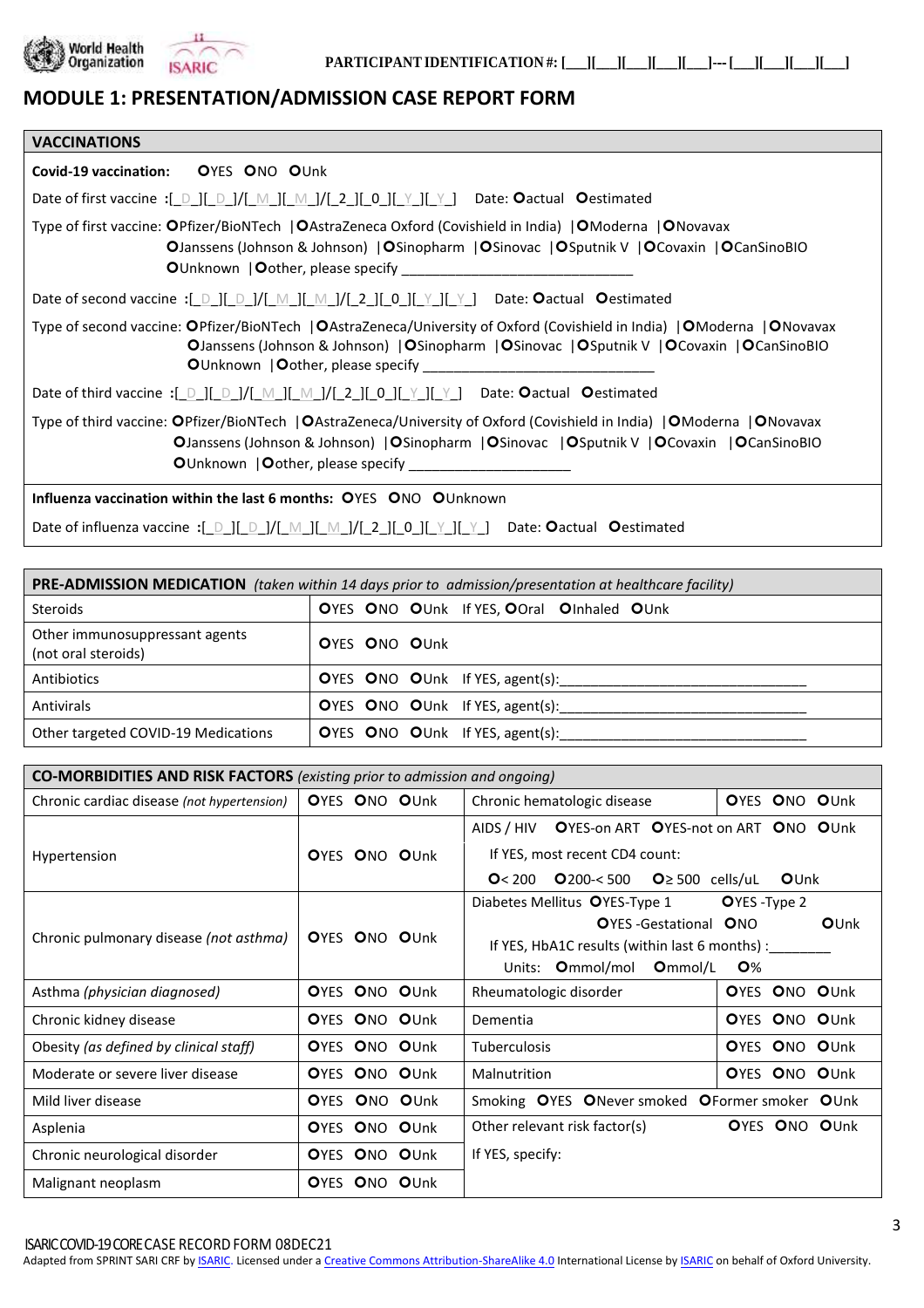

| <b>MODULE 2: CASE REPORT FORM ON ADMISSION, CRITICAL CARE, RESEARCH SAMPLING</b><br>Complete on the day of admission or first COVID-19 investigation, and on the first day of ICU admission (if different from day of admission). In addition,<br>complete for days when biochemical results are available.                                                                                                                                                                                                   |
|---------------------------------------------------------------------------------------------------------------------------------------------------------------------------------------------------------------------------------------------------------------------------------------------------------------------------------------------------------------------------------------------------------------------------------------------------------------------------------------------------------------|
| SIGNS AND SYMPTOMS (Record the worst value between 00:00 to 24:00 on day of assessment)(worst=furthest from normal range)                                                                                                                                                                                                                                                                                                                                                                                     |
| DATE OF ASSESSMENT (DD/MM/YYYY): [_D_][_D_]/[_M_][_M_]/[__2_][__0_][_Y_][_Y_]                                                                                                                                                                                                                                                                                                                                                                                                                                 |
| Highest temperature: $\begin{bmatrix} \begin{bmatrix} \begin{bmatrix} 1 & 1 \end{bmatrix} & \begin{bmatrix} 1 & 1 \end{bmatrix} & \mathbf{0}^{\circ}C \text{ or } \mathbf{O}^{\circ}F \end{bmatrix} \end{bmatrix}$ HR: $\begin{bmatrix} \begin{bmatrix} 1 & 1 \end{bmatrix} & \begin{bmatrix} 1 & 1 \end{bmatrix} & \begin{bmatrix} 1 & 1 \end{bmatrix} & \begin{bmatrix} 1 & 1 \end{bmatrix} & \begin{bmatrix} 1 & 1 \end{bmatrix} & \begin{bmatrix} 1 &$<br><b>RR:</b> [ ] [ ] ] ] ] ] ] ] ] breaths/minute |
| Systolic BP: [ ] [ ] ] ] ] ] ] ] ] ] ] ] mmHg Diastolic BP: [ ] [ ] ] [ ] ] mmHg                                                                                                                                                                                                                                                                                                                                                                                                                              |
| Oxygen saturation SaO <sub>2</sub> [ <i>___</i> ][ <i>___</i> ][ <i>___</i> ]%                                                                                                                                                                                                                                                                                                                                                                                                                                |
| Any supplemental oxygen: OYES ONO OUnknown If yes,                                                                                                                                                                                                                                                                                                                                                                                                                                                            |
| FiO <sub>2</sub> (0.21-1.0) [100]. [100] or [200] or [200] [200] [200] (0.21-1.0) [200] or [200] % or [200] [200] [200] [1                                                                                                                                                                                                                                                                                                                                                                                    |
| <b>PaO<sub>2</sub></b> (at time nearest to the FiO <sub>2</sub> recorded at top of page) $\begin{bmatrix} \quad \\ \quad \end{bmatrix}$ $\begin{bmatrix} \quad \\ \quad \end{bmatrix}$ <b>O</b> Ne <b>O</b> Not done                                                                                                                                                                                                                                                                                          |
| PaO <sub>2</sub> sample type: OArterial OCapillary OVenous OUnknown                                                                                                                                                                                                                                                                                                                                                                                                                                           |
| From same blood gas record as PaO <sub>2</sub> :                                                                                                                                                                                                                                                                                                                                                                                                                                                              |
| PCO <sub>2</sub> _____________OkPa or OmmHg   pH ______________  HCO <sub>3</sub> - ____________mEq/L   Base excess __________ mmol/L                                                                                                                                                                                                                                                                                                                                                                         |
| Sternal capillary refill time >2seconds OYES ONO OUnknown                                                                                                                                                                                                                                                                                                                                                                                                                                                     |
| AVPU: Alert [ ] Verbal [ ] Pain [ ] Unresponsive [ ]<br>Glasgow Coma Score (GCS / 15) [1616]                                                                                                                                                                                                                                                                                                                                                                                                                  |
| Richmond Agitation-Sedation Scale (RASS) [166]                                                                                                                                                                                                                                                                                                                                                                                                                                                                |
| OUnknown                                                                                                                                                                                                                                                                                                                                                                                                                                                                                                      |
| Urine flow rate [ <i>___</i> ][ <i>____</i> ][ <i>____</i> ][ <i>____</i> ][ <i>____</i> ]mL/24 hours O Check if estimated<br><b>O</b> Unknown                                                                                                                                                                                                                                                                                                                                                                |
| Is the patient currently receiving, or has received (between 00:00 to 24:00 on day of assessment)                                                                                                                                                                                                                                                                                                                                                                                                             |
| Current admission to ICU/ITU/IMC/HDU? OYES ONO OUnknown                                                                                                                                                                                                                                                                                                                                                                                                                                                       |
| High-flow nasal cannula oxygen therapy?<br><b>OYES ONO OUnknown</b>                                                                                                                                                                                                                                                                                                                                                                                                                                           |
| Non-invasive ventilation (Any)? OYES ONO OUnknown If YES: OBIPAP OCPAP OOther OUnknown                                                                                                                                                                                                                                                                                                                                                                                                                        |
| OYES ONO OUnknown<br><b>Invasive ventilation?</b>                                                                                                                                                                                                                                                                                                                                                                                                                                                             |
| Prone positioning?<br>OYES ONO OUnknown If yes, Oduring invasive ventilation Owhilst self-ventilating OUnknown                                                                                                                                                                                                                                                                                                                                                                                                |
| <b>OYES ONO OUnknown</b><br><b>Inhaled Nitric Oxide?</b>                                                                                                                                                                                                                                                                                                                                                                                                                                                      |
| Tracheostomy inserted?<br><b>OYES ONO OUnknown</b>                                                                                                                                                                                                                                                                                                                                                                                                                                                            |
| Extra corporeal life support (ECLS/ECMO)? OYES ONO OUnknown If YES: OVV OAV OCentral OUnknown                                                                                                                                                                                                                                                                                                                                                                                                                 |
| Renal replacement therapy (RRT) or dialysis? OYES ONO OUnknown                                                                                                                                                                                                                                                                                                                                                                                                                                                |
| Any vasopressor/inotropic support? OYES ONO OUnknown (if NO, select NO for the next 3 questions)                                                                                                                                                                                                                                                                                                                                                                                                              |
| Dopamine <5µg/kg/min OR Dobutamine OR milrinone OR levosimendan:<br>OYES ONO                                                                                                                                                                                                                                                                                                                                                                                                                                  |
| Dopamine 5-15µg/kg/min OR Epinephrine/Norepinephrine < 0.1µg/kg/min OR vasopressin OR phenylephrine: OYES ONO                                                                                                                                                                                                                                                                                                                                                                                                 |
| Dopamine >15µg/k/min OR Epinephrine/Norepinephrine > 0.1µg/kg/min:<br>OYES ONO                                                                                                                                                                                                                                                                                                                                                                                                                                |
| Neuromuscular blocking agents? OYES ONO OUnknown                                                                                                                                                                                                                                                                                                                                                                                                                                                              |
|                                                                                                                                                                                                                                                                                                                                                                                                                                                                                                               |

Adapted from SPRINT SARI CRF by **ISARIC**. Licensed under [a Creative Commons Attribution-ShareAlike 4.0](https://creativecommons.org/licenses/by-sa/4.0/) International License by **ISARIC** on behalf of Oxford University.

\_\_\_\_\_\_\_\_\_\_\_\_\_\_\_\_\_\_\_\_\_\_\_\_\_\_\_\_\_\_\_\_\_\_\_\_\_\_\_\_\_\_\_\_\_\_\_\_\_\_\_\_\_\_\_\_\_\_\_\_\_\_\_\_\_\_\_\_\_\_\_\_\_\_\_\_\_\_\_\_\_\_\_\_\_\_\_\_\_\_\_\_\_\_\_\_\_\_\_\_\_\_\_\_\_\_\_\_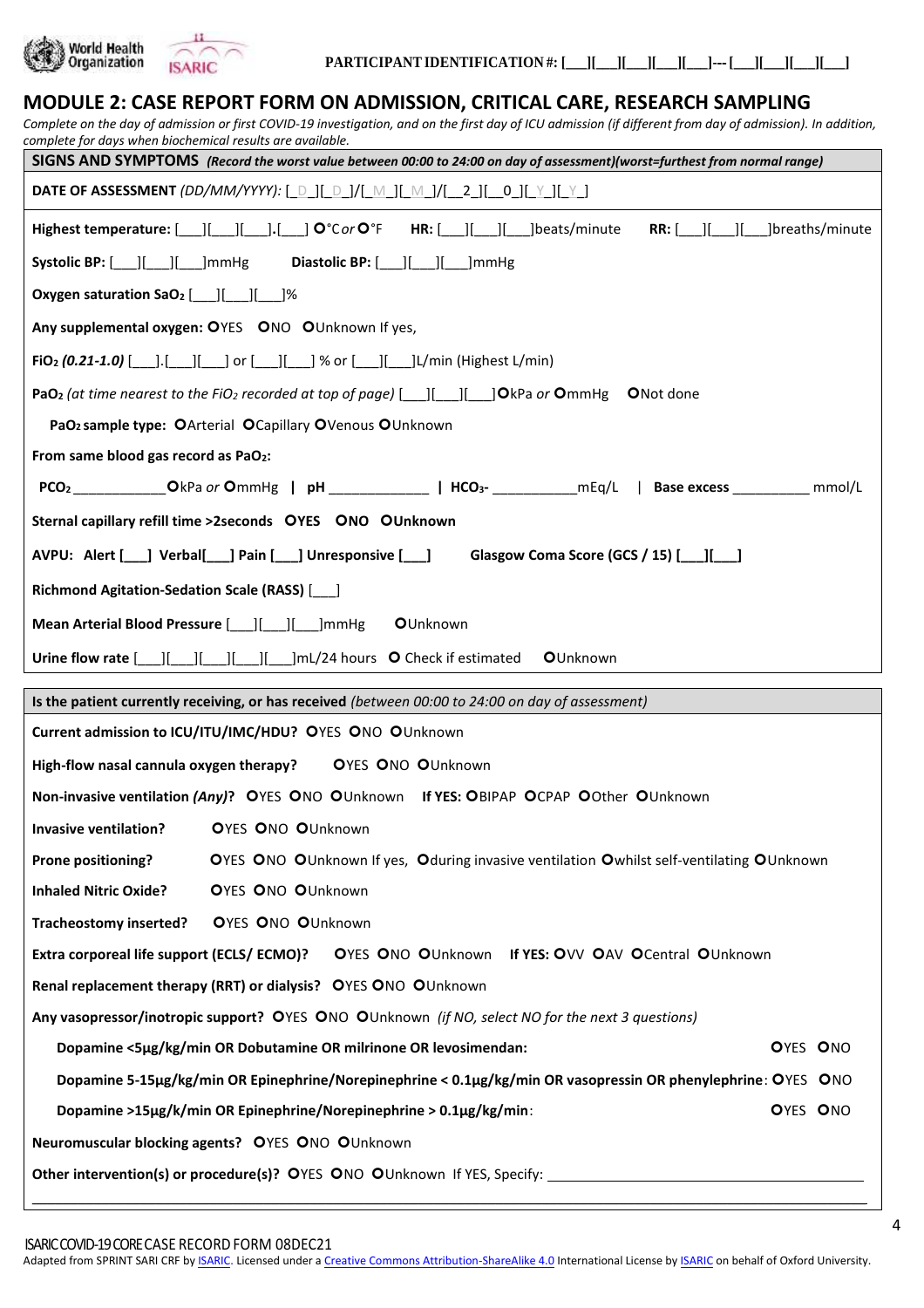



# **MODULE 2: CASE REPORT FORM ON ADMISSION, CRITICAL CARE, RESEARCH SAMPLING**

*Complete on the day of admission or first COVID-19 investigation, and on the first day of ICU admission (if different from day of admission). In addition, complete for days when biochemical results are available.*

| LABORATORY RESULTS (on admission, on any admission to ICU, then daily) - complete every line      |        |          |                       |        |          |
|---------------------------------------------------------------------------------------------------|--------|----------|-----------------------|--------|----------|
| DATE OF ASSESSMENT <i>(DD/MM/YYYY):</i> [_D_][_D_]/[_M_][_M_]/[_2_][_0_][_Y_][_Y_]                |        |          |                       |        |          |
| LABORATORY RESULTS (*record units if different from those listed)                                 |        |          |                       |        |          |
| Record the worst value between 00:00 to 24:00 on day of assessment (if Not Available write 'N/A') |        |          |                       |        |          |
| <b>Parameter</b>                                                                                  | Value* | Not done | Parameter             | Value* | Not done |
| Haemoglobin (g/L)                                                                                 |        | $\circ$  | Urea (BUN) (mmol/L)   |        | $\circ$  |
| WBC count $(x10^9/L)$                                                                             |        | $\circ$  | Lactate (mmol/L)      |        | $\circ$  |
| Lymphocyte count $(10^9/L)$                                                                       |        | $\circ$  | Creatinine (µmol/L)   |        | $\circ$  |
| Neutrophil count (10 <sup>9</sup> /L)                                                             |        | $\circ$  | Sodium (mmol/L)       |        | $\circ$  |
| Haematocrit (%)                                                                                   |        | $\circ$  | Potassium (mmol/L)    |        | $\circ$  |
| Platelets (x10 <sup>9</sup> /L)                                                                   |        | $\circ$  | Procalcitonin (ng/mL) |        | $\circ$  |
| APTT (seconds))                                                                                   |        | $\circ$  | CRP (mg/L)            |        | $\circ$  |
| <b>APTR</b>                                                                                       |        | $\circ$  | LDH (U/L)             |        | $\circ$  |
| PT (seconds)                                                                                      |        | $\circ$  | Creatine kinase (U/L) |        | $\circ$  |
| <b>INR</b>                                                                                        |        | $\circ$  | Troponin I (ng/mL)    |        | $\circ$  |
| ALT/SGPT (U/L)                                                                                    |        | $\circ$  | D-dimer (mg/L)        |        | $\circ$  |
| Total bilirubin (µmol/L)                                                                          |        | $\circ$  | Ferritin (ng/mL)      |        | $\circ$  |
| AST/SGOT (U/L)                                                                                    |        | $\circ$  | IL-6 $(pg/mL)$        |        | $\circ$  |
| Glucose (mmol/L)                                                                                  |        | $\circ$  | Fibrinogen (mg/dl)    |        | $\circ$  |

# **MODULE 3: OUTCOME CASE REPORT FORM**

| TREATMENT: At ANY time during hospitalisation, did the patient receive/undergo:                         |                          |  |                                                                                                                                                                                                                                                                                                                                                                  |                  |  |
|---------------------------------------------------------------------------------------------------------|--------------------------|--|------------------------------------------------------------------------------------------------------------------------------------------------------------------------------------------------------------------------------------------------------------------------------------------------------------------------------------------------------------------|------------------|--|
| Any Oxygen therapy? OYES ONO OUnknown If YES, total duration: ___________days OUnknown                  |                          |  |                                                                                                                                                                                                                                                                                                                                                                  |                  |  |
| Maximum O2 flow volume: O <2 L/min O2-5 L/min O6-10 L/min O11-15 L/min O>15 L/min                       |                          |  |                                                                                                                                                                                                                                                                                                                                                                  |                  |  |
| Non-invasive ventilation? (Any)                                                                         | <b>OYES ONO OUnknown</b> |  | If YES, total duration: ___________ days OUnknown                                                                                                                                                                                                                                                                                                                |                  |  |
| Invasive ventilation? (Any)                                                                             | <b>OYES ONO OUnknown</b> |  | If YES, total duration: ___________ days OUnknown                                                                                                                                                                                                                                                                                                                |                  |  |
| High flow nasal oxygen                                                                                  | <b>OYES ONO OUnknown</b> |  | If YES, total duration: ___________ days OUnknown                                                                                                                                                                                                                                                                                                                |                  |  |
| <b>Prone Positioning?</b>                                                                               | <b>OYES ONO OUnknown</b> |  |                                                                                                                                                                                                                                                                                                                                                                  |                  |  |
| <b>Inhaled Nitric Oxide?</b>                                                                            | <b>OYES ONO OUnknown</b> |  |                                                                                                                                                                                                                                                                                                                                                                  |                  |  |
| Tracheostomy inserted?                                                                                  | <b>OYES ONO OUnknown</b> |  |                                                                                                                                                                                                                                                                                                                                                                  |                  |  |
| Extracorporeal support (ECMO)?  OYES ONO OUnknown                                                       |                          |  | If YES, total duration: ___________ days OUnknown                                                                                                                                                                                                                                                                                                                |                  |  |
| Renal replacement therapy (RRT) or dialysis? OYES ONO OUnknown                                          |                          |  |                                                                                                                                                                                                                                                                                                                                                                  |                  |  |
| Inotropes/vasopressors? OYES ONO OUnknown                                                               |                          |  |                                                                                                                                                                                                                                                                                                                                                                  |                  |  |
| ICU or High Dependency Unit admission? OYES ONO OUnknown If YES, total duration: ________ days OUnknown |                          |  |                                                                                                                                                                                                                                                                                                                                                                  |                  |  |
|                                                                                                         |                          |  |                                                                                                                                                                                                                                                                                                                                                                  | <b>O</b> Unknown |  |
|                                                                                                         | date of ICU discharge:   |  | $\begin{array}{c} \begin{bmatrix} \Box \Box \end{bmatrix} \begin{bmatrix} \Box \Box \end{bmatrix} / \begin{bmatrix} \Box \Box \end{bmatrix} \begin{bmatrix} \Box \Box \end{bmatrix} \begin{bmatrix} \Box \Box \end{bmatrix} \begin{bmatrix} \Box \Box \end{bmatrix} \begin{bmatrix} \Box \Box \end{bmatrix} \begin{bmatrix} \Box \Box \end{bmatrix} \end{array}$ | <b>O</b> Unknown |  |

Adapted from SPRINT SARI CRF by **ISARIC**. Licensed under [a Creative Commons Attribution-ShareAlike 4.0](https://creativecommons.org/licenses/by-sa/4.0/) International License by **ISARIC** on behalf of Oxford University.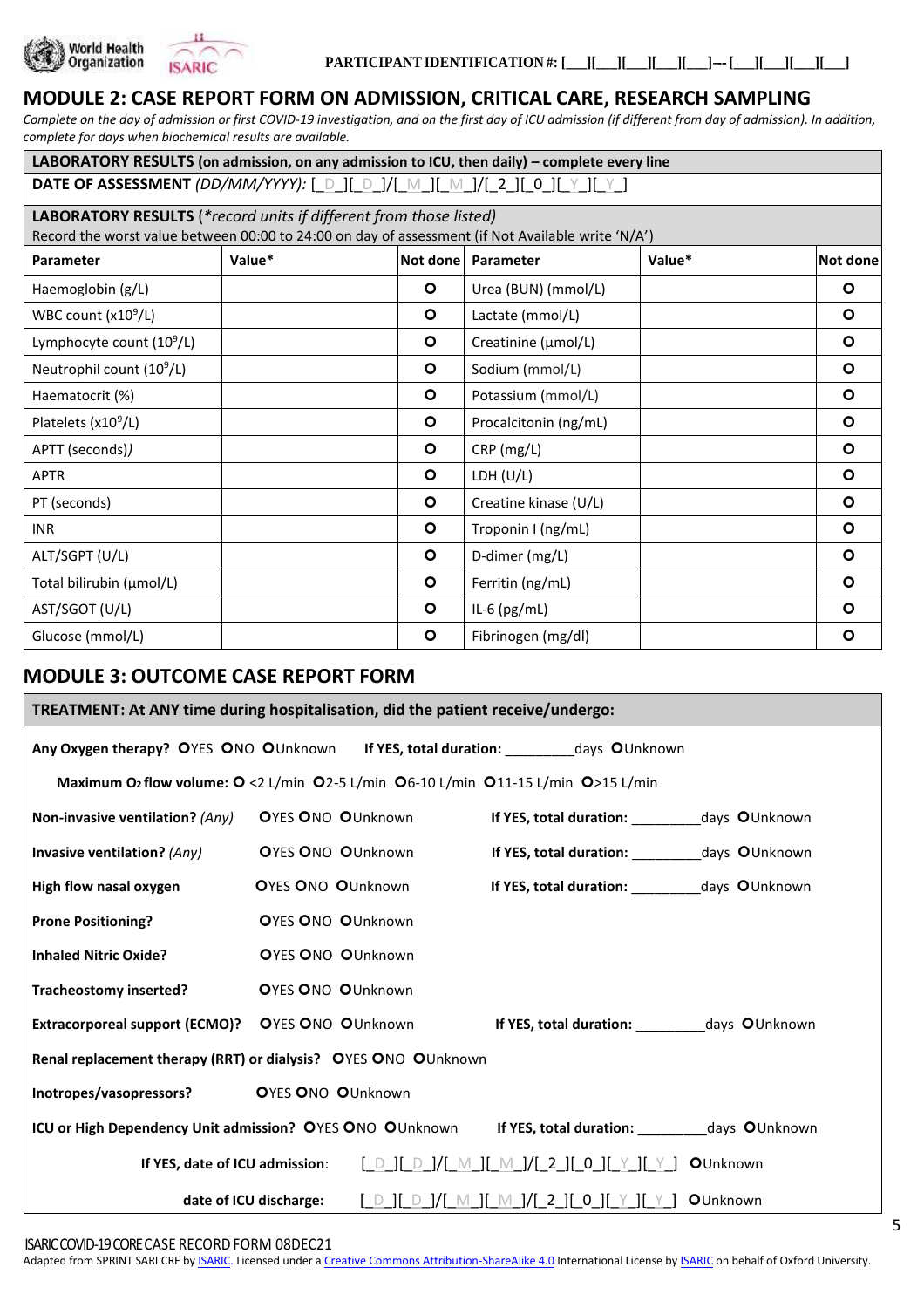



# **MODULE 3: OUTCOME CASE REPORT FORM**

| <b>COMPLICATIONS:</b> At any time during hospitalisation did the patient experience: $(Unk = Unknown)$ |                          |                                         |               |
|--------------------------------------------------------------------------------------------------------|--------------------------|-----------------------------------------|---------------|
| Viral pneumonia/pneumonitis                                                                            | OYES ONO OUnk            | Meningitis / Encephalitis               | OYES ONO OUnk |
| Bacterial pneumonia                                                                                    | OYES ONO OUnk            | Bacteremia                              | OYES ONO OUnk |
| Acute Respiratory Distress Syndrome                                                                    | ONO OUnk<br><b>O</b> YES | Coagulation disorder / DIC              | OYES ONO OUnk |
| Pneumothorax                                                                                           | ONO OUnk<br><b>O</b> YES | Pulmonary Embolism                      | OYES ONO OUnk |
| Pleural effusion                                                                                       | ONO OUnk<br><b>O</b> YES | Deep Vein Thrombosis                    | OYES ONO OUnk |
| Cryptogenic organizing pneumonia (COP)                                                                 | ONO OUnk<br><b>O</b> YES | Other thromboembolism (not PE or DVT)   | OYES ONO OUnk |
| <b>Bronchiolitis</b>                                                                                   | OYES ONO OUnk            | Anemia                                  | OYES ONO OUnk |
| Cardiac arrest                                                                                         | OYES ONO OUnk            | Rhabdomyolysis / Myositis               | OYES ONO OUnk |
| Myocardial infarction                                                                                  | OYES ONO OUnk            | Acute renal injury/ Acute renal failure | OYES ONO OUnk |
| Cardiac ischaemia                                                                                      | ONO OUnk<br><b>O</b> YES | Gastrointestinal haemorrhage            | OYES ONO OUnk |
| Cardiac arrhythmia                                                                                     | OYES ONO OUnk            | Pancreatitis                            | OYES ONO OUnk |
| Myocarditis / Pericarditis                                                                             | OYES ONO OUnk            | Liver dysfunction                       | OYES ONO OUnk |
| Endocarditis                                                                                           | ONO OUnk<br><b>O</b> YES | Hyperglycemia                           | OYES ONO OUnk |
| Cardiomyopathy                                                                                         | ONO OUnk<br><b>O</b> YES | Hypoglycemia                            | OYES ONO OUnk |
| Congestive heart failure                                                                               | ONO OUnk<br><b>O</b> YES | Other                                   | OYES ONO OUnk |
| Seizure                                                                                                | ONO OUnk<br><b>O</b> YES | If YES, specify:                        |               |
| Stroke / Cerebrovascular accident                                                                      | ONO OUnk<br><b>O</b> YES |                                         |               |

| <b>DIAGNOSTICS</b>                                                                                   |
|------------------------------------------------------------------------------------------------------|
| <b>Section 1: RESPIRATORY VIRUS PCR TESTING</b>                                                      |
| OUnknown<br><b>SARS-CoV-2 (COVID-19): OPositive ONegative ONot done</b>                              |
| Was other pathogen testing done during this illness episode?<br>OYES (complete section) ONO OUnknown |
| <b>Influenza: OPositive ONegative ONot done OUnknown</b>                                             |
| If Positive: OA-not typed OA/H3N2 OA/H1N1pdm09 OA/H7N9 OA/H5N1 OB OOther:<br>…O∪nk                   |
| Respiratory Syncytial Virus (RSV): OPositive ONegative ONot done OUnknown                            |
| Adenovirus: OPositive ONegative ONot done OUnknown                                                   |
| <b>Section 2: BACTERIAL TESTING</b>                                                                  |
| <b>O</b> Unknown                                                                                     |
| <b>O</b> Unknown                                                                                     |
| <b>Section 3: RADIOLOGY</b>                                                                          |
| Clinical pneumonia diagnosed? OYES ONO OUnknown                                                      |
| Chest X-Ray performed? OYES ONO OUnknown If Yes: Were infiltrates present? OYES ONO OUnknown         |
| CT performed?<br><b>O</b> YES ONO OUnknown<br>If Yes: Were infiltrates present? OYES ONO OUnknown    |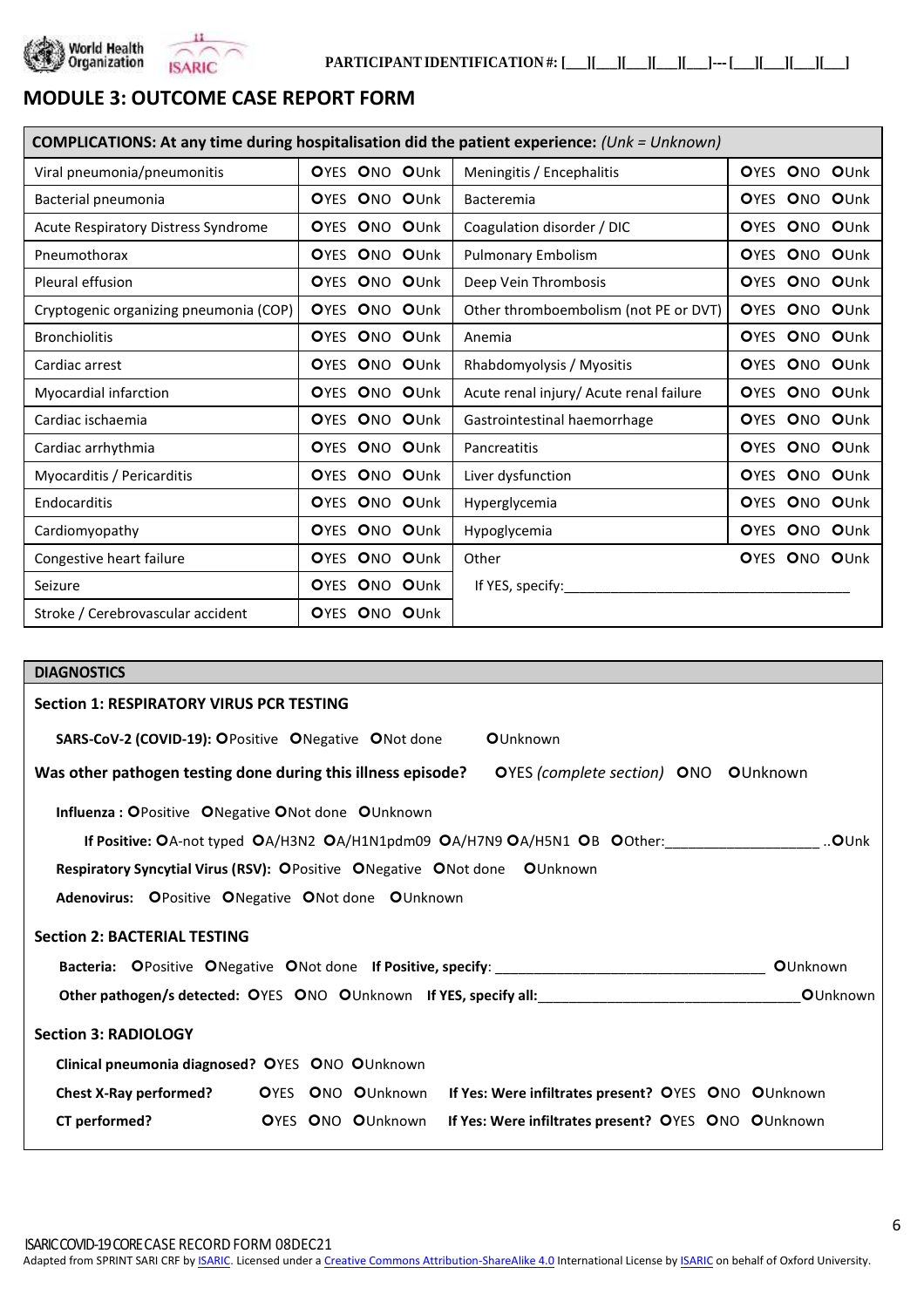



# **MODULE 3: OUTCOME CASE REPORT FORM**

#### **DIAGNOSTICS** *continued* **Section 4: PATHOGEN TESTING DETAILS Collection Date** *(DD/MM/YYYY)* **Biospecimen Type Laboratory test Method Result Pathogen Tested/Detected** <u>d\_ d\_/ m\_ m\_/20\_y\_ y</u> ONasal/NP swab OThroat swab **O**Combined nasal/NP+throat swab<br>OSputum OBAL OETA OUrine **OSputum OBAL OETA**<br>**OFeces/rectal swab OBlood** OFeces/rectal swab OOther, Specify: OPCR **O**Culture Other, *Specify:*  $\overline{\phantom{a}}$  , where  $\overline{\phantom{a}}$ **OPositive O**Negative **O**Unknown **\_\_\_\_\_\_\_\_\_\_\_\_\_\_\_\_\_\_** \_D\_ \_D\_ /\_M\_ \_M\_ /20\_Y\_ \_Y\_ ONasal/NP swab OThroat swab Combined nasal/NP+throat swab OSputum OBAL OETA OUrine OFeces/rectal swab OBlood OOther, Specify: OPCR **O**Culture Other, *Specify:*  $\mathcal{L}_\text{max}$  . The contract of the contract of the contract of the contract of the contract of the contract of the contract of the contract of the contract of the contract of the contract of the contract of the contract **OPositive O**Negative **O**Unknown **\_\_\_\_\_\_\_\_\_\_\_\_\_\_\_\_\_**  $D$   $D$  / M  $M$  /20 Y Y ONasal/NP swab OThroat swab **O**Combined nasal/NP+throat swab<br>OSputum OBAL OETA OUrine **OSputum OBAL OETA**<br>**OFeces/rectal swab OBlood** OFeces/rectal swab OOther, Specify: OPCR **O**Culture Other, *Specify:*  $\overline{\phantom{a}}$ **OPositive O**Negative **O**Unknown **\_\_\_\_\_\_\_\_\_\_\_\_\_\_\_\_\_** D D / M M /20 Y Y ONasal/NP swab OThroat swab **O**Combined nasal/NP+throat swab<br>OSputum OBAL OETA OUrine OSputum OBAL OETA<br>OFaeces/rectal swab OBlood OFaeces/rectal swab OOther, Specify: **OPCR O**Culture Other, *Specify:*  $\overline{\phantom{a}}$ **OPositive O**Negative **O**Unknown **\_\_\_\_\_\_\_\_\_\_\_\_\_\_\_\_\_**

| MEDICATION: While hospitalised or at discharge, were any of the following administered? (Unk=Unknown)                                                                                                                                                                                                                                                                                                                                                                                                                |                               |      |  |
|----------------------------------------------------------------------------------------------------------------------------------------------------------------------------------------------------------------------------------------------------------------------------------------------------------------------------------------------------------------------------------------------------------------------------------------------------------------------------------------------------------------------|-------------------------------|------|--|
| ANTIVIRAL OR COVID-19 TARGETED AGENT? OYES ONO OUnknown If YES, specify (all) :                                                                                                                                                                                                                                                                                                                                                                                                                                      |                               |      |  |
|                                                                                                                                                                                                                                                                                                                                                                                                                                                                                                                      | Duration: ________ days OUnk  |      |  |
| □ Lopinavir/Ritonavir Date commenced [Deller   Meller Meller   Meller   Meller   Meller   Meller   OUnk                                                                                                                                                                                                                                                                                                                                                                                                              | Duration: _________ days OUnk |      |  |
| $\square$ Remdesivir (Veklury) Date commenced $\square \square \square \square / \square \wedge \square / \square \square / \square \square \square \square \square \square \square \square \square \square$ OUnk Duration: _______ days OUnk                                                                                                                                                                                                                                                                        |                               |      |  |
|                                                                                                                                                                                                                                                                                                                                                                                                                                                                                                                      | Duration: ________ days OUnk  |      |  |
| OUnk                                                                                                                                                                                                                                                                                                                                                                                                                                                                                                                 | Duration: ________ days OUnk  |      |  |
| $\Box$ Chloroquine/hydroxychloroquine:                                                                                                                                                                                                                                                                                                                                                                                                                                                                               |                               |      |  |
| Date commenced $[\_ \_ ]\_ [\_ \_ ]/[\_ \_ ]/[\_ \_ ]/[\_ \_ ]/[\_ 2]\_ [\_ 0][\_ \_ ][\_ \_ ]$ OUnk Duration: ____________days OUnk                                                                                                                                                                                                                                                                                                                                                                                 |                               |      |  |
|                                                                                                                                                                                                                                                                                                                                                                                                                                                                                                                      |                               | OUnk |  |
| Date commenced $[\begin{array}{c} \Box \end{array}]/[\begin{array}{c} \Box \end{array}]/[\begin{array}{c} \Box \end{array}]/[\begin{array}{c} \Box \end{array}]/[\begin{array}{c} \Box \end{array}][\begin{array}{c} \Box \end{array}][\begin{array}{c} \Box \end{array}][\begin{array}{c} \Box \end{array}][\begin{array}{c} \Box \end{array}][\begin{array}{c} \Box \end{array}][\begin{array}{c} \Box \end{array}][\begin{array}{c} \Box \end{array}][\begin{array}{c} \Box \end{array}][\begin{array}{c} \Box \$ | Duration: ________ days OUnk  |      |  |
|                                                                                                                                                                                                                                                                                                                                                                                                                                                                                                                      | Duration: ________ days OUnk  |      |  |
| $\square$ Anti-influenza anti-viral<br>IF YES which: □Oseltamivir (Tamiflu®) □ Zanamivir OUnk                                                                                                                                                                                                                                                                                                                                                                                                                        |                               |      |  |
| Date commenced $[\_ \_ ][\_ \_ ]/[\_ \_ ][\_ \_ ]/[\_ \_ ]/[\_ 2_ ][0_ ]]$ $[\_ \_ ]$ $[\_ \_ ]$ OUnk Duration: _________days OUnk                                                                                                                                                                                                                                                                                                                                                                                   |                               |      |  |
|                                                                                                                                                                                                                                                                                                                                                                                                                                                                                                                      |                               |      |  |
| duration: days OUnk                                                                                                                                                                                                                                                                                                                                                                                                                                                                                                  |                               |      |  |
|                                                                                                                                                                                                                                                                                                                                                                                                                                                                                                                      |                               |      |  |

Adapted from SPRINT SARI CRF by **ISARIC**. Licensed under [a Creative Commons Attribution-ShareAlike 4.0](https://creativecommons.org/licenses/by-sa/4.0/) International License b[y ISARIC](https://isaric.tghn.org/) on behalf of Oxford University.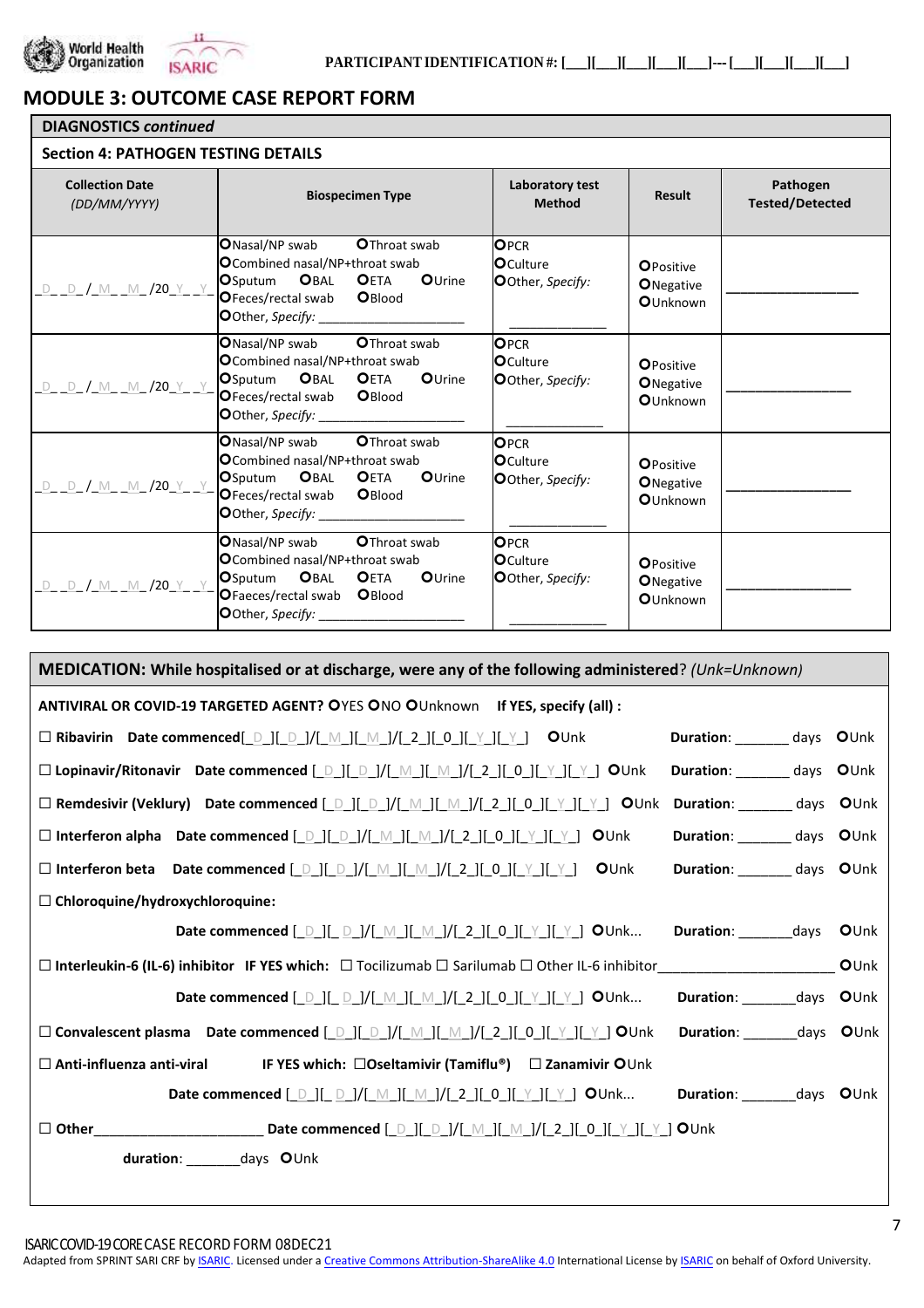



**PARTICIPANTIDENTIFICATION #: [\_\_\_][\_\_\_][\_\_\_][\_\_\_][\_\_\_]-‐ [\_\_\_][\_\_\_][\_\_\_][\_\_\_]**

# **MODULE 3: OUTCOME CASE REPORT FORM**

| <b>MEDICATION</b> (continued):                                                                                                                                                                                                 |  |
|--------------------------------------------------------------------------------------------------------------------------------------------------------------------------------------------------------------------------------|--|
| ANTIBIOTIC? OYES ONO OUnknown If yes, specify all:                                                                                                                                                                             |  |
| OUnk                                                                                                                                                                                                                           |  |
| OUnk                                                                                                                                                                                                                           |  |
| OUnk                                                                                                                                                                                                                           |  |
| <b>CORTICOSTEROID?</b><br><b>OYES ONO OUnknown</b>                                                                                                                                                                             |  |
| If YES: Dexamethasone? OYES ONO OUnknown                                                                                                                                                                                       |  |
| If YES, check all that apply:                                                                                                                                                                                                  |  |
| $\square$ 6mg once per day (od)? OYES ONO OUnknown If YES, Route: $\square$ Oral $\square$ Intravenous OUnk                                                                                                                    |  |
| If YES, Date commenced $[\_ \_ ]([\_ \_ ]/[\_ \_ ]]$ $[\_ \_ ]/[\_ \_ ]/[\_ 2_ ][0_ ]/[\_ \_ ]$ Duration: ______ days<br>OUnk                                                                                                  |  |
| $\square$ other dose or frequency? OYES ONO OUnknown If YES, Route: $\square$ Oral $\square$ Intravenous OUnk                                                                                                                  |  |
| If YES, Date commenced [ D ][ D ]/[ M ][ M ]/[ 2 ][ 0 ][ Y ][ Y ] Duration: _____ days<br>OUnk                                                                                                                                 |  |
| Other corticosteroid? OYES ONO OUnknown<br>If YES:                                                                                                                                                                             |  |
| If YES: Which steroid: $\square$ Prednisolone $\square$ Hydrocortisone $\square$ Methylprednisolone $\square$ Other                                                                                                            |  |
| Route: □ Oral □ Intravenous OUnk                                                                                                                                                                                               |  |
| <b>ANTICOAGULATION? OYES ONO OUnk</b>                                                                                                                                                                                          |  |
|                                                                                                                                                                                                                                |  |
| Route: $\square$ Subcutaneous $\square$ Intravenous (IV) OUnk                                                                                                                                                                  |  |
| Indication: $\Box$ therapeutic (treatment of DVT/PE) $\Box$ enhanced prophylaxis for COVID-19 $\Box$ routine inpatient prophylaxis $\Box$ Unk                                                                                  |  |
| ANTIFUNGAL AGENT? OYES ONO OUnk                                                                                                                                                                                                |  |
| OTHER treatments administered for COVID-19 including experimental or compassionate use?<br><b>OYES ONO OUnk</b>                                                                                                                |  |
| If YES, specify agent and timing of administration:                                                                                                                                                                            |  |
|                                                                                                                                                                                                                                |  |
| Date commenced [Del] [Del] / [Mel] [Mel] / [2el] [Oel] [Lelye ] [Dunk Duration: commenced [Del] [Del] / [Mel] / [2el] [Oul] [Nell 2000   Dunk Duration: commenced [Del] / [Del] / [Mel] [Del] [Del] [Nell 2000   [Nell 2000] 2 |  |
|                                                                                                                                                                                                                                |  |
| Date commenced [_D_][_D_]/[_M_][_M_]/[_2_][_0_][_Y_][_Y_] OUnk<br>Duration: _________ days<br>OUnk                                                                                                                             |  |
|                                                                                                                                                                                                                                |  |
| Date commenced [ D ][ D ]/[ M ][ M ]/[ 2 ][ 0 ][ Y ][ Y ] OUnk<br>Duration: ________ days<br>OUnk                                                                                                                              |  |
|                                                                                                                                                                                                                                |  |

Adapted from SPRINT SARI CRF by **ISARIC**. Licensed under [a Creative Commons Attribution-ShareAlike 4.0](https://creativecommons.org/licenses/by-sa/4.0/) International License by **ISARIC** on behalf of Oxford University.